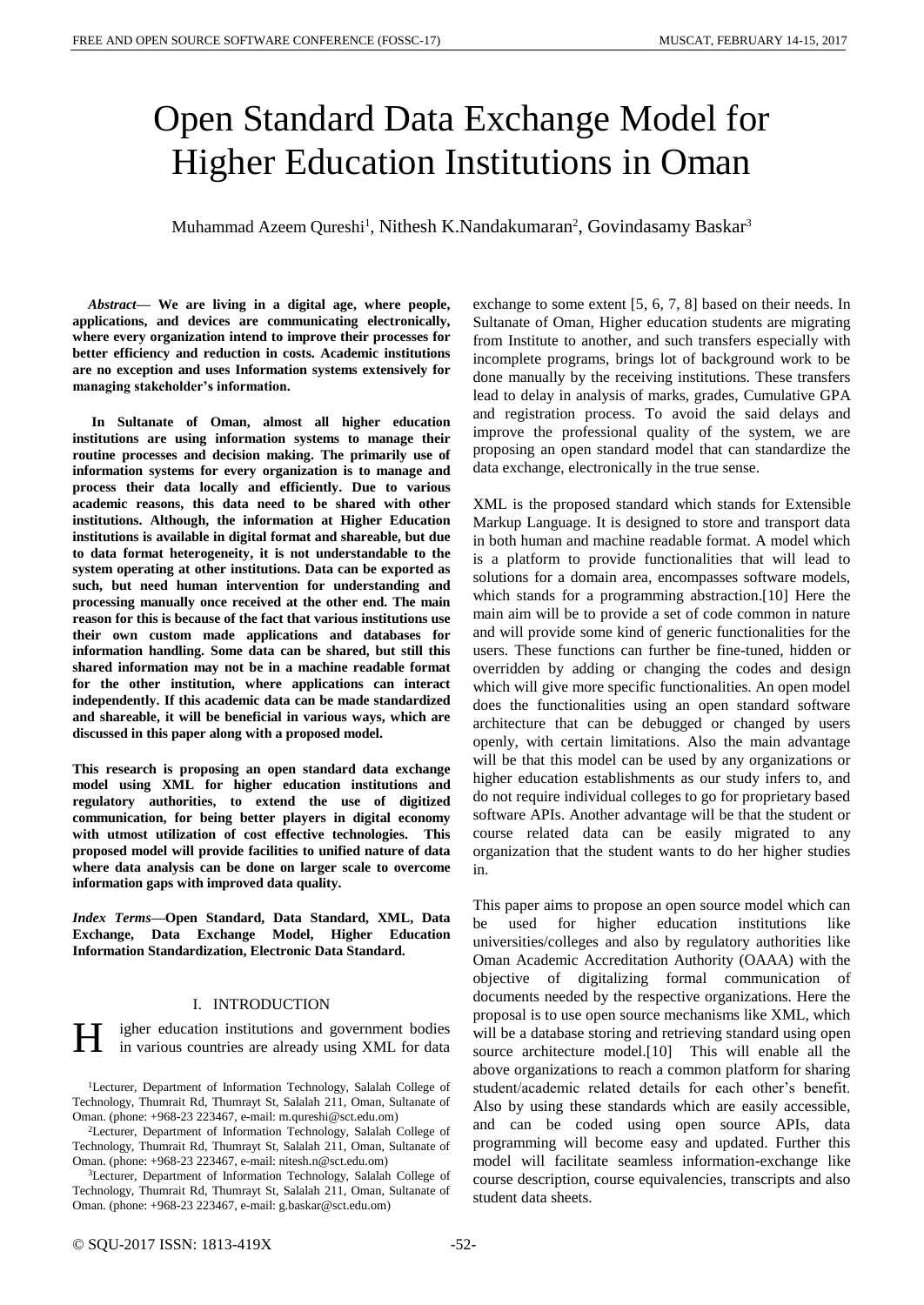## II. PROBLEM STATEMENT

The current scenario for all educational institutions in Oman is that all of them are following different meta-data and models along with the diversified handling programs for data collection. Data processing after academic inputs using data collection interfaces, GPA/CGPA calculation, data-objects, database models, sharing and decision making are all different with respect to the type of software used by the respective organizations. This is creating a lot of inconveniences to the higher education institutions in situations where the students apply for transfer in the same level-course or try to join another institute for higher studies. Problems are further aggravated when the student need course equivalencies in another college, where the QA manual and bylaws in colleges/universities state that courses need to be matched and equivalencies-weightages need to be ascertained before granting admission to students.[9] There are no digital standardized systems available for this as of now. Course descriptions and outcomes are also not digitalized to be shared using open architectures, because of which equivalencies are to be made manually.

Further, accreditation agencies like OAAA who benchmarks the education systems and institutions in Oman [1] also face similar digital dilemmas. They will need to access the above said academic records also in a standard digital format as all institutions follow their own database setups and standards. Also if they want to check for changes or patterns in the recommendations or commendations in the next verification session, all the changes has to be plotted manually for them to arrive at the correct interpretation. This is because of the fact that all colleges and universities in this part of the work collects and store academic data in a way to make their own individual data standards[9] and not following an open standard data architecture for sharing and involvement for other academic institutions too. This will definitely hamper the function of the accreditation agencies in many ways as they have to do all their works in a manual way.

### III. DATA EXCHANGE MODEL

To resolve the handling of heterogeneous data exchange between academic institutions we have proposed a model as shown below in Figure 1. The model will provide a mechanism using open source standard. Thus, the sharing of data in a form of native XML document will be understandable among all the participants no matter they are on different environments and technologies. The only requisite thing is to introduce an electronic XML based data standard from regulatory authority for academic institutions like OAAA. That data standard will contain the minimal required information it contains from each subject e.g. student, course etc., represented by relations in database.

The participants can generate the data whenever whatever is required in that described format. To generate the data in required format it is not needed to make any alterations in existing database or application. Instead of changing physical or logical model the required data can be logically generated in such form e.g. alias by using data queries, which is a programming construct representing an alternative or more significant name for a defined data object [11].

Defined data object can be called by the defined aliases (can be more than one) which also refers the data object. Data can be exchanged in various ways.



Fig. 1 : Open Standard Data Exchange Model

Our model illustrates two basic possibilities. Firstly, it can be exported as individual file in xml format that can be transported using file system and can be populated in target database. Secondly, to make this process more stable and dynamic we can use a web interface or business logic which can be in the form of java servlet or web class for secure exchange of data among participants. This is a valid example when one student is moving from one institution to another. His personal and academic details need to be received at a place where he is going to join. Manually carrying these documents and manual processing by analyzing courses related information is time taking. Although the data is coming from digitized system it needs human evaluation. Instead our model is introducing an approach which is machine readable and this process can be streamlined in pure virtual form without human intervention.

Once data is received in XML file at destination the file can be imported in database to its corresponding fields and data will become reusable at destination. A sample of student basic information is given in figure 2 in XML structure.

The xml file shown in figure 2 contains two types of information. It has the student data in xml file structure along with its associated description and rules defined in DTD (Document Type Declaration) part. The XML document type declaration contains or points to [markup declarations](https://www.w3.org/TR/2004/REC-xml11-20040204/#dt-markupdecl) that provide a grammar for a class of documents. This grammar is known as a document type definition, or DTD. The document type declaration can point to an external subset (a special kind of [external entity\)](https://www.w3.org/TR/2004/REC-xml11-20040204/#dt-extent) containing markup declarations, or can contain the markup declarations directly in an internal subset, or can do both. The DTD for a document consists of both subsets taken together. [3]. It is useful for applications accessing and reading xml document automatically. Also independent groups of people can agree on a standard DTD for interchanging data [4].